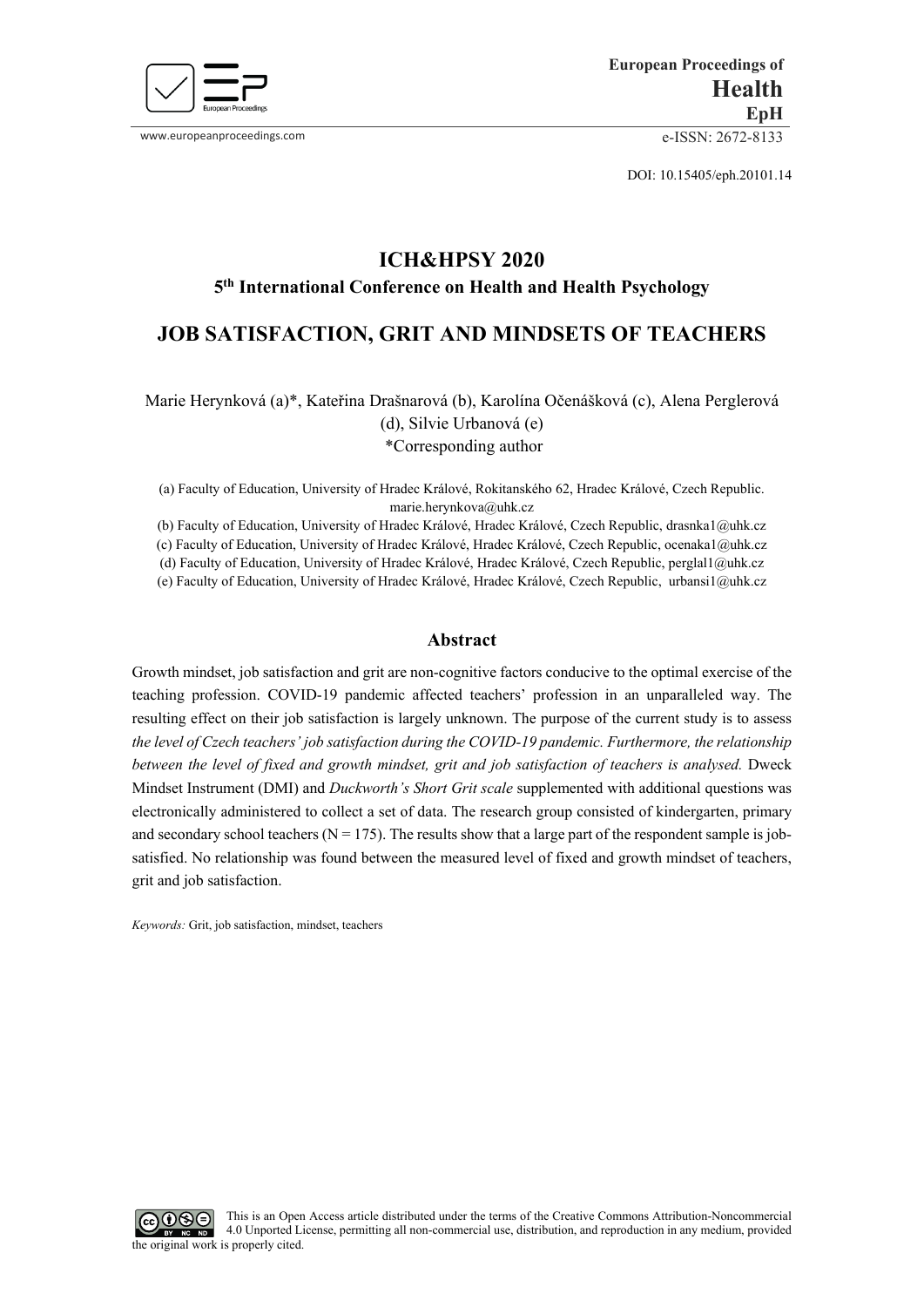## **1. Introduction**

Teaching is extremely challenging work, many factors are involved in whether teachers are successful in their profession. In our study, we will focus on factors such as mindset, grit and job satisfaction.

Grit is defined as perseverance and passion towards a goal over long periods, working towards challenges, and maintaining effort and interest over the years despite failure and adversity (Duckworth et al., 2007; Robertson-Kraft & Duckworth, 2014). Novice grittier teachers outperformed their notice less gritty colleagues and were less likely to leave their classrooms mid-year (Robertson-Kraft, & Duckworth, 2014). Grittier soldiers were more likely to complete an Army Special Operations Forces selection course, grittier sales employees were more likely to keep their jobs, grittier students were more likely to graduate from high school, and grittier men were more likely to stay married (Eskreis-Winkler et al., 2014). These results demonstrate that grit is a successful predictor for achieving goals.

Mindsets, also called implicit theories, are core assumptions that people hold about the plasticity of their abilities. Dweck (1986) defines two types of approaches: an entity implicit theory and incremental implicit theory relabeled as a fixed mindset and growth mindset (Dweck, 2006). People with a growth mindset believe that intelligence, talent, personality or ability can be grown or developed over time. They value effort, so they work harder and spend more time on the task. People with a fixed mindset trust that intelligence and talent is something given and done. They try to look smart and prove their ability (Dweck, 2015a, 2015b). According to the findings of Dweck and Molden (2018), the distribution of a fixed and growth mindset is evenly represented in the population. Testing of children and adults shows that about 40 % of people tend to endorse a fixed mindset, and about 40 % tend to endorse a growth mindset, and about 20 % are undecided.

Job satisfaction refers to the attitudes and feelings of people about their work. Positive attitudes towards the job indicate job satisfaction. Negative and unfavourable attitudes towards the job indicate job dissatisfaction (Armstrong, 2006). One-factor theory of job satisfaction views satisfaction as a continuum - at one pole stands satisfaction and dissatisfaction on the other. This means that when satisfaction decreases, dissatisfaction automatically increases. On the contrary, the two-factor theory views job satisfaction and dissatisfaction as two different alternatives that are influenced by other factory workers independent of each other (Herzberg et al., 2017). In our research, we considered job satisfaction through the lens of one-factor theory. Viktorová (2017) found that job satisfaction for Czech primary school teachers in the Zlín Region is ambivalent, while kindergarten teachers are satisfied with their work. Among Prague primary school teachers, 17 % are very satisfied with their work, 66 % are rather satisfied and 17 % are rather dissatisfied (Kaláčová, 2017).

COVID-19 pandemic has an impact on many sectors, one of which is education. The closure of schools did not automatically stop teaching and education. The gradual closure of schools in the Czech Republic from March 2020 has changed the way of education from face-to-face methods in the classroom to online. COVID-19 pandemic requires Czech teachers to change learning patterns. Research results of Indonesian elementary school teachers showed that online learning helps teachers in the COVID-19 pandemic period, but they felt to be ineffective. Many problems were found, for instance, availability of facilities, network and internet usage, planning, implementation, and evaluation of learning, collaboration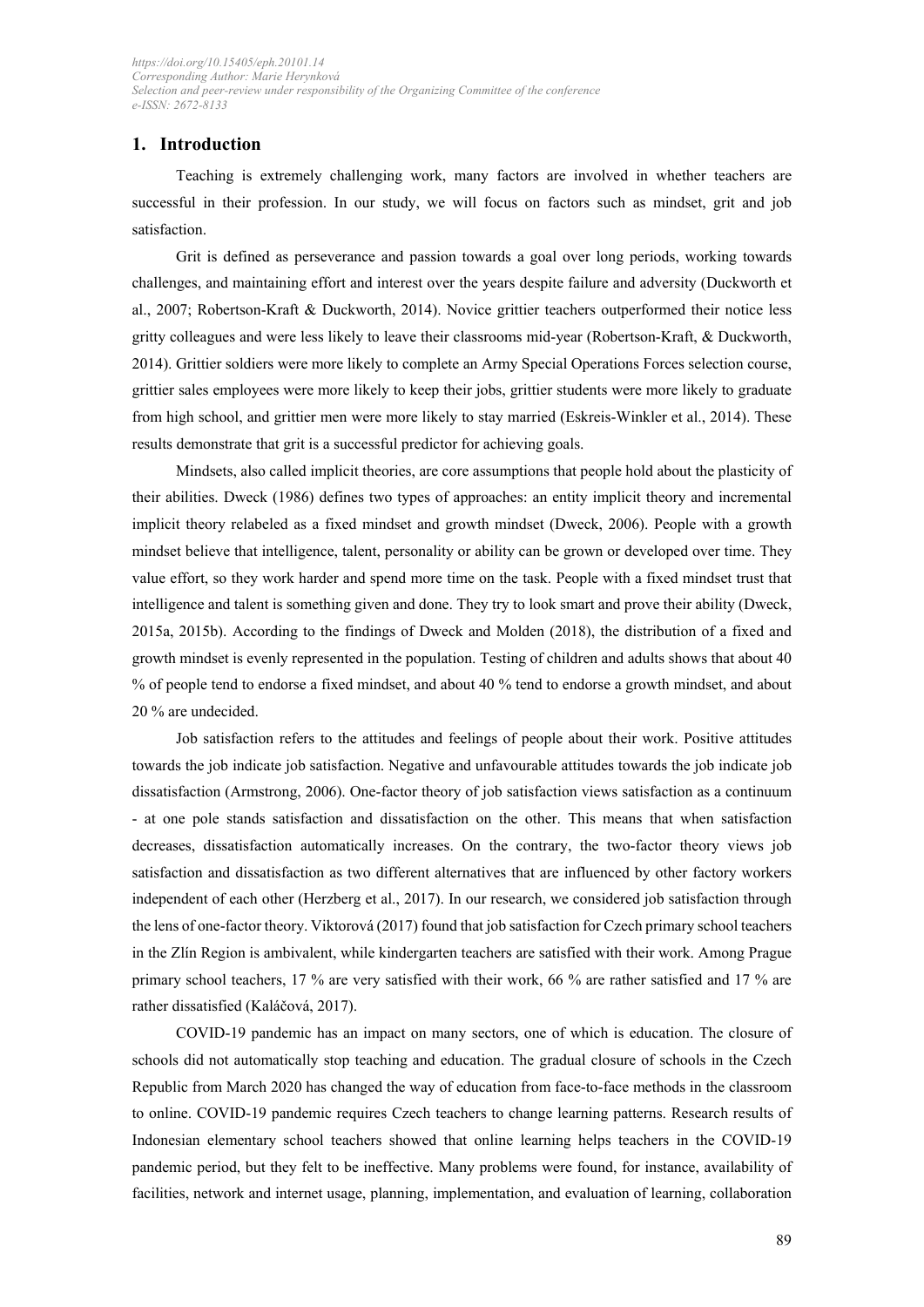with parents. During these online learning activities, 80 % of the teachers were dissatisfied (Fauzi & Khusuma, 2020). Impact of work from home on Indonesian teachers during COVID-19 pandemic was not just bad, there are several advantages like more flexible in completing work, does not follow office hours, does not need to spend money to pay for transportation, have more free time (Purwanto et al., 2020).

What are the relationships between grit, mindset and job satisfaction? The author of the concept of grit Angela Duckworth has been collaborating with Carol Dweck (author Mindset Theory) on a couple of projects. They have found is that children who have more of a growth mindset tend to be grittier. Duckworth claimed: "The correlation isn't perfect, but this suggests to me that one of the things that makes you gritty is having a growth mindset." (Perkins-Gough, 2013, p. 17). The relationship between grit and mindset is examined in diverse research groups differing in the profession, age, nationality, method of data collection, and several respondents. Probably the diversity of research groups is the reason for the ambiguous results. Strength positive correlation between Grit and Mindset score ( $r = 0.527$ ;  $p < 0.01$ ) was detected in Caucasian (UK, Greek) and Asian (Chinese, Arabic) undergraduate and postgraduate students (Barbouta et al., 2020). A weak correlation relationship between Grit and mindset ( $r = 0.2$ ;  $p \le 0.05$ ) was found in Australian physiotherapy students (Calo et al., 2019) or Korean office workers ( $r = 0, 32$ ;  $p \le 0.01$ ) in Lee (2018).

Job satisfaction of nurses demonstrated a moderately positive correlation with grit ( $r = 0.3$ ; p < 0,001) in the research of Sellers et al. (2019). Findings are contradictory. Findings from study Reed et al. (2012) found that grit is unrelated to physicians' job satisfaction. Growth mindset was positively and strongly correlated with well-being  $(r = 0.32; p < 0.01)$  u Chinese secondary school teachers (Zeng et al., 2019).

## **2. Problem statement**

Since March 2020, the incidence of COVID-19 has been recorded in the Czech Republic. COVID-19 pandemic affected teachers' profession in an unparalleled way. The resulting effect of their job satisfaction is largely unknown.

Mindset, job satisfaction and grit are important aspects influencing whether teachers thrive or fail in their demanding profession. However, the connection between these aspects is not so clear.

#### **3. Research Questions**

The study aims to assess the level of Czech teachers' job satisfaction during the COVID-19 pandemic. Furthermore, the relationship between the level of fixed and growth mindset, grit and job satisfaction of teachers is analysed.

#### **4. Purpose of the study**

We operationalized these goals into the following research questions:

Question 1: What is the level of job satisfaction of Czech teachers during COVID-19 pandemic?

Question 2: Is there a relationship between teachers' level of growth and fixed mindset, grit and job satisfaction?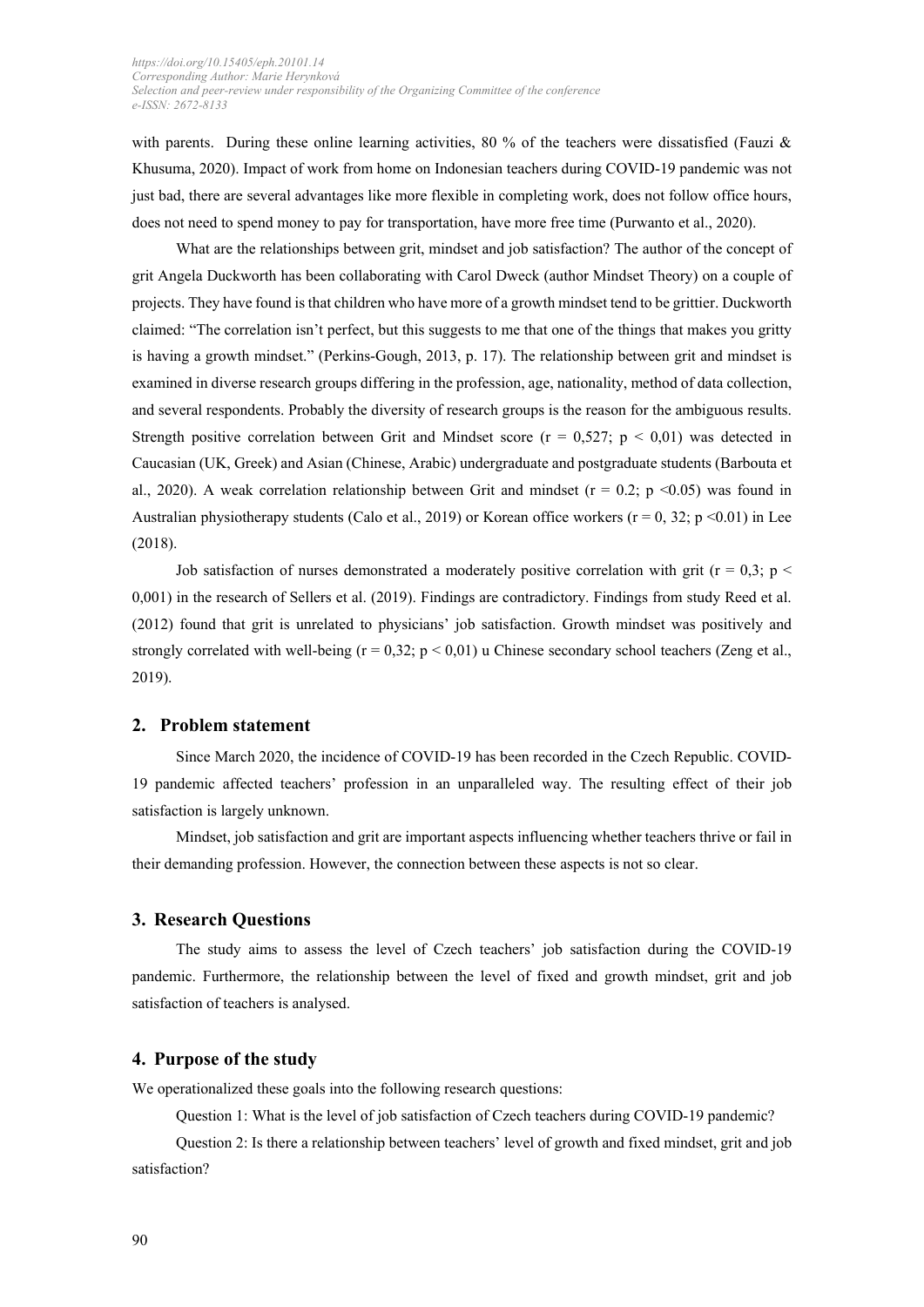## **5. Research methods**

### **5.1. Instruments**

The recruited teachers completed an online survey consisting of the questionnaires of the American psychologists Angela Duckworth (Grit Scale) and Carol Dweck (Dweck Mindset Instrument, DMI). The questionnaires were supplemented with additional questions. Dweck Mindset Instrument consists of 16 items that are rated on a 6-point Likert scale with  $1 =$  strongly agree to  $6 =$  strongly disagree. DMI was used to assess how respondents view their intelligence and talent. Dweck Mindset Instrument contains four factors: growth beliefs intelligence, growth beliefs talent, fixed beliefs intelligence, fixed beliefs talent. Grit Scale consists of 8 items that are rated a 5-point Likert Scale with  $1 =$  strongly agree to  $5 =$  strongly disagree. Grit Scale contains two factors. The first factor includes 4 items  $(2, 4, 7, 8)$  indicating perseverance of effort, and the second factor entails 4 items (1, 3, 5, 6) indicating consistency of interest.

The results presented in this paper relate to 5 quantitative questions (determining gender, age, length of practice, type of school, job satisfaction). The quantitative question asking about job satisfaction was as follows: "On the scale from 1-10, circle how satisfied you are with your work." Respondents had the opportunity to express the degree of job satisfaction on a scale from 1 to 10, with  $1 =$  very dissatisfied and  $10$  = very satisfied.

#### **5.2. Procedure and research sample**

The authors present an empirical study; the data were provided by a one-time questionnaire survey. The questionnaire was distributed through e-mail addresses and Facebook groups for teachers during July 2020. From March to June 2020, Czech teachers worked in a different way than they were used to in response to the COVID-19 pandemic. Czech primary, secondary and tertiary schools were closed from 11 March, and kindergartens were recommended to be closed, which was done by 95 % of them during March. Teaching was realised online. Teachers faced the need to adapt their teaching for online teaching, to provide technical equipment for teaching, to improve their IT knowledge, to deliver suitable teaching materials for online teaching. From the end of April, the gradual opening of schools began, whereas the participation of pupils and teachers at school was voluntary. Teachers had to ensure the teaching of all pupils and students, both ways – full time and online. Circumstances regarding the COVID pandemic and emergency measures related to Czech education from March to June 2020 were probably reflected in the level of teacher job satisfaction detected in July 2020.

The research group consisted of 175 people aged 20 to 60 years ( $M = 41.86$ ; SD = 11.23), who currently work as teachers with a length of practice of 1 to 40 years ( $M = 15.89$ ; SD = 12.13). The sample included 59 teachers working in kindergarten (33.7 %), 66 teachers working in primary school (37.7 %), 21 teachers working in a lower-secondary school (12.0 %), 15 teachers working at secondary schools (8.6 %) and 14 teachers working in several types of schools at the same time, e.g. primary and secondary schools  $(8.0 \%)$ . In terms of gender, there were 166 women  $(94.9 \%)$  and 9 men  $(5, 1 \%)$ .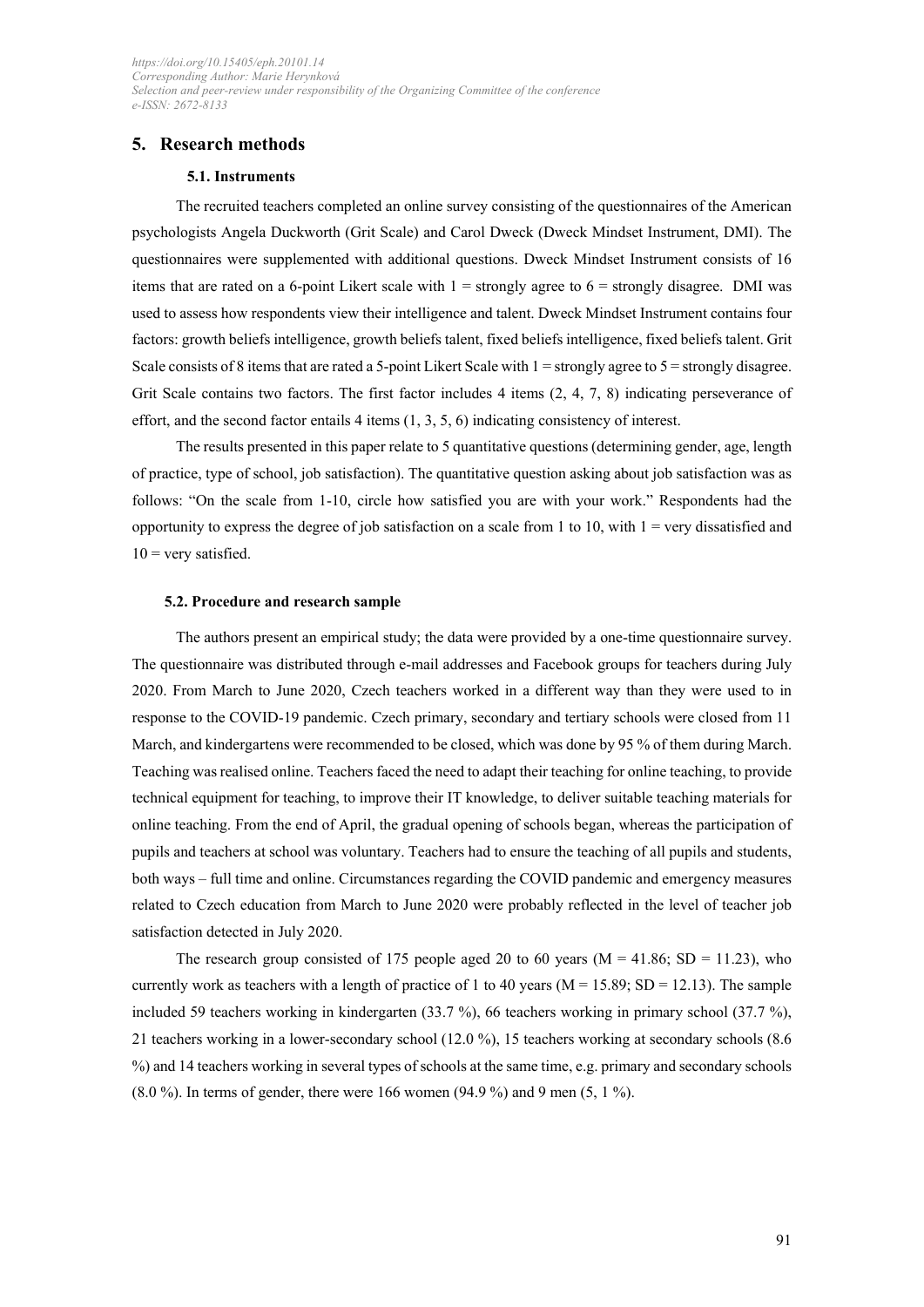## **6. Findings**

#### **6.1. Job satisfaction of teachers**

Teachers had the opportunity to express the degree of satisfaction with the profession on a scale from 1 to 10, with 1 = least satisfied and  $10 =$  very satisfied. The most frequently chosen value was 8 (33.1) %), the average value of satisfaction was  $8.22$  (SD = 1.66). More detailed results are shown in Figure 1.





Furthermore, it was found out how satisfaction with the teaching profession is related to the age and length of teachers' practice. Pearson's correlation coefficient was chosen for the calculation. No statistically significant correlations were found between job satisfaction and age ( $r = -0.057$ ;  $p = 0.455$ ) and between job satisfaction and length of practice  $(r = -0.121; p = 0.111)$ .

#### **6.2. A relationship between teachers' mindset, grit and job satisfaction**

To present the examined characteristics of the respondent sample a descriptive analysis was performed. The following table 1 contains descriptive data of the respondents who completed Duckworth's Short Grit scale ( $N = 175$ ) and Dweck's Mindset Instrument ( $N = 174$ ).

|                                | <b>Mean</b> | <b>Std. Deviation</b> | <b>Minimum</b> | <b>Maximum</b> |
|--------------------------------|-------------|-----------------------|----------------|----------------|
| Growth Beliefs Intelligence    | 3.63        | .87                   | 1.75           | 5.75           |
| Growth Beliefs Talent          | 3.52        | 1.00                  | 1.00           | 6.00           |
| Fixed Beliefs Intelligence     | 3.52        | .90                   | 1.00           | 6.00           |
| <b>Fixed Beliefs Talent</b>    | 3.57        | .89                   | 1.00           | 6.00           |
| Total Mindset score            | 3.52        | .71                   | 1.40           | 5.90           |
| Perseverance (grit)            | 3.58        | .74                   | 1.75           | 5.00           |
| Consistency of interest (grit) | 3.82        | .70                   | 1.75           | 5.00           |
| Total Grit score               | 3.70        | .57                   | 2.25           | 4.88           |

**Table 1.** Descriptive statistics: grit and mindset

The relationship between the level of fixed and growth mindset, grit and job satisfaction of teachers was analysed using Pearson's correlation coefficient. No statistically significant correlations were found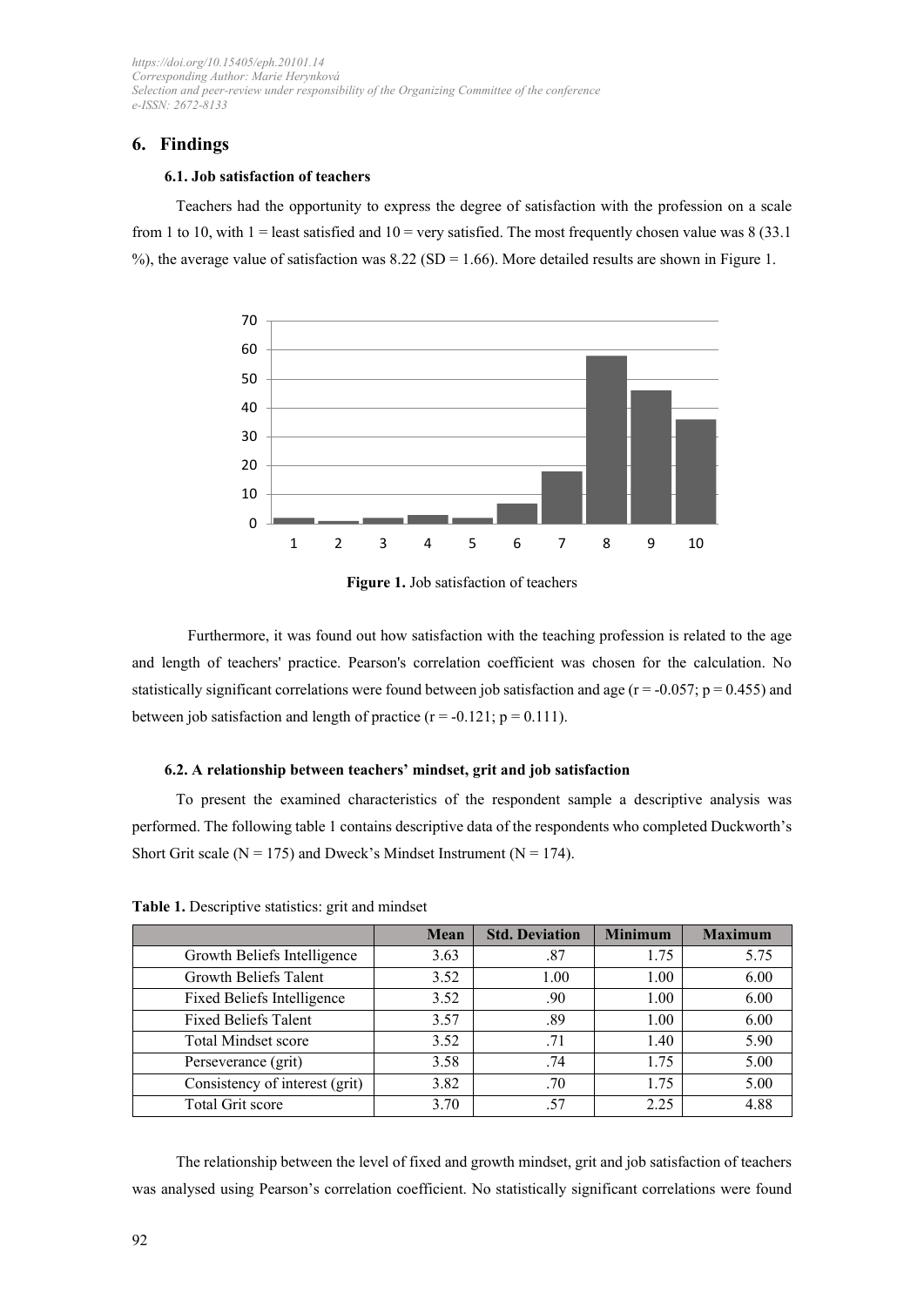between Total Grit score, Total mindset score and job satisfaction. The perseverance subscale is slightly positively correlated with job satisfaction ( $r = 0.159$ ; p <0.05).

#### **6.3. Discussion**

In this subchapter, we will deal with the interpretation of the obtained results concerning the research questions and possible limits of the research.

The first research question dealt with the level of job satisfaction of Czech teachers during the COVID-19 pandemic. Teachers had the opportunity to express the degree of satisfaction with the profession on a scale from 1 to 10, with  $1 =$  least satisfied and  $10 =$  very satisfied. The average satisfaction value was  $8.22$  (SD = 1.66). We were looking for the most up-to-date research to determine the job satisfaction of Czech teachers before the COVID-19 pandemic. We found two surveys from 2017, the scale on which teachers expressed their job satisfaction differed. We converted the results of these two surveys on a 10 point scale to allow comparison with our research. For primary and kindergarten teachers, the average satisfaction was 6.32 (Viktorová, 2017), for secondary school teachers the average satisfaction was 7.5 (Kaláčová, 2017). Teachers in our research cohort were more satisfied during the COVID-19 pandemic than teachers from the 2017 (pre-pandemic) surveys. There is not much research in the published foreign literature dealing with teacher´s job satisfaction during the COVID-19 pandemic. According to the findings of Fauzi and Khusama (2020), 80 % of Indonesian teachers were dissatisfied at the time of online teaching. On the contrary, most of our respondents were satisfied with their work. Czech teachers worked 3-4 months from home. It was up to the management of the schools and also to the teachers' possibilities, how the online teaching was conducted, as well as what demands were placed on teachers. According to the high job satisfaction of our respondents, it seems that the advantages of the emergency measures taken in connection with the COVID-19 pandemic outweighed the disadvantages. Of course, it is necessary to take into account that our results may be distorted by the limits of our research, namely the lack of representativeness of the research set related to occasional data collection, and the fact that we got answers from the more open and willing teachers - but this fact distorts every questionnaire survey. Other limitations of our study are the scale of finding job satisfaction. Grit Scale, Dweck Mindset Instrument, like all selfreport scales, is vulnerable to social desirability bias.

The second research question concerned the relationship between teachers' level of growth and fixed mindset, grit and job satisfaction. No statistically significant correlations were found between Total Grit score, Total mindset score and job satisfaction. The relationship between grit and mindset is examined in different research cohorts differing in the profession, age, nationality, data collection method, number of respondents (e.g. Barbouta et al., 2020; Calo et al., 2019; Lee, 2018). Probably the diversity of the research cohorts is the reason for the differing results regarding the relationship between grit and mindset. Job satisfaction of nurses demonstrated a moderately positive correlation with grit ( $r = 0.3$ ; p <0.001) in the research of Sellers et al. (2019). Findings are contradictory. Results from the study of Reed et al. (2012) revealed that grit is unrelated to physicians' job satisfaction. In our research, the subscale of perseverance (from grit) correlates weakly positive with job satisfaction ( $r = 0.159$ ;  $p \le 0.05$ ).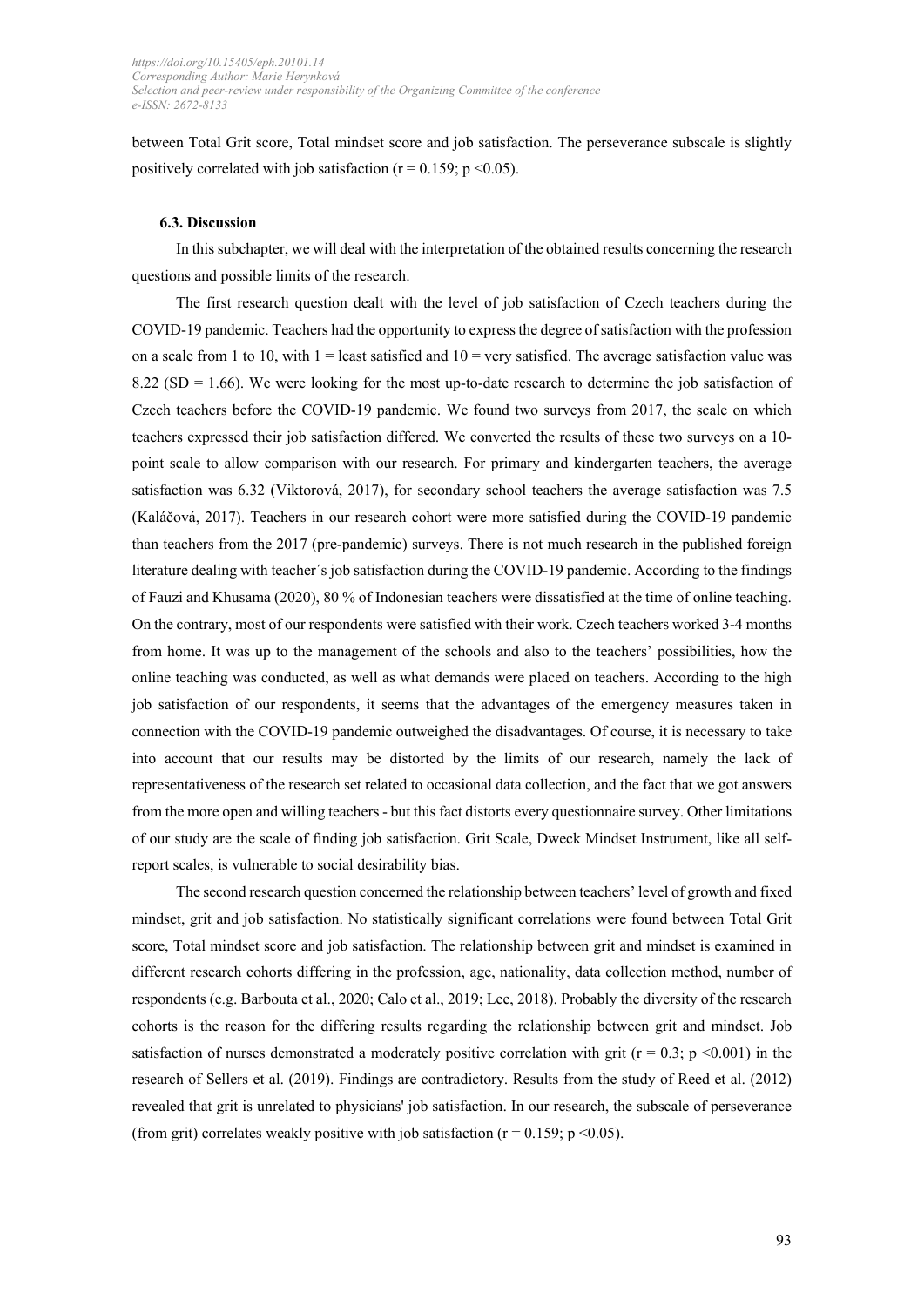## **7. Conclusion**

*Teaching is by all accounts a meaningful but also a demanding profession.* Many factors contribute to whether teachers are successful in their profession. In our study, we focused on job satisfaction, the assumption that intelligence level is not a fixed number and can change (growth mindset), and perseverance and passion towards a long-term goal by overcoming obstacles and challenges (grit). Understanding the relationships between growth mindset, grit and job satisfaction in teachers can be one step in providing better education. *Based on the results of study and discussion, a large part of the respondent sample (N = 175) is job-satisfied during COVID-19 pandemic. No relationship was found between the measured level of fixed and growth mindset of Czech teachers, grit and job satisfaction.* We, therefore, recommend verifying further research. *The current study findings can provide the framework for other studies examine the relationship between mindset, job satisfaction and grit.* 

## **Acknowledgements**

This paper was supported by the Specific Research of the Faculty of Education, the University of Hradec Kralove 2020, No: 2104, entitled: Feedback in Teaching Communication at the First Stage of Primary School.

## **References**

- Armstrong, M. (2006). *A Handbook of Human Resource Management Practice*, Tenth Edition. Kogan Page Publishing.
- Barbouta, A., Barbouta, C., & Kotrotsiou, S. (2020). Growth Mindset and Grit: How Do University Students' Mindsets and Grit Affect their Academic Achievement? *International Journal of Caring Sciences*, *13*(1), 654-664.
- Calo, M., Peiris, C., Chipchase, L., Blackstock, F., & Judd, B. (2019). Grit, resilience and mindset in health students. *The Clinical Teacher*, *16*(4), 317-322.
- Duckworth, A. L., Peterson, C., Matthews, M. D., & Kelly, D. R. (2007). Grit: perseverance and passion for long-term goals. *Journal of personality and social psychology*, *92*(6), 1087-1101.
- Dweck, C. S. (1986). Motivational processes affecting learning. *American psychologist*, *41*(10), 1040- 1048.
- Dweck, C. S. (2006). *Mindsets.* Random House.
- Dweck, C. (2015a). Carol Dweck revisits the growth mindset. *Education Week*, *35*(5), 20-24.
- Dweck, C. (2015b). Nastavení mysli: Nová psychologie úspěchu aneb naučte se využít svůj potenciál [Mind setting: A new psychology of success or learn to use your potential]. Jan Melvil Publishing.
- Dweck, C. S., & Molden, D. (2018). Mindsets: their impact on competence motivation and acquisition. In A. Eliot, C. Dweck and S. Yeager (Eds.), *Handbook of competence and motivation* (pp. 135-154). London: The Guilford Press.
- Eskreis-Winkler, L., Duckworth, A. L., Shulman, E. P., & Beal, S. (2014). The grit effect: Predicting retention in the military, the workplace, school and marriage. *Frontiers in psychology*, *5*, 36.
- Fauzi, I., & Khusuma, I. H. S. (2020). Teachers' Elementary School in Online Learning of COVID-19 Pandemic Conditions. *Jurnal Iqra': Kajian Ilmu Pendidikan*, *5*(1), 58-70.
- Herzberg, F., Mausner, B., & Snyderman, B. B. (2017). *The motivation to work: With a new introduction by Frederick Herzberg.* NJ Transaction Publisher.
- Kaláčová, K. (2017). *Pracovní spokojenost učitelů druhého stupně základních škol jako předpoklad jejich profesního rozvoje* [Job Satisfaction of Teachers at Upper Primary Schools as a Presumption of their